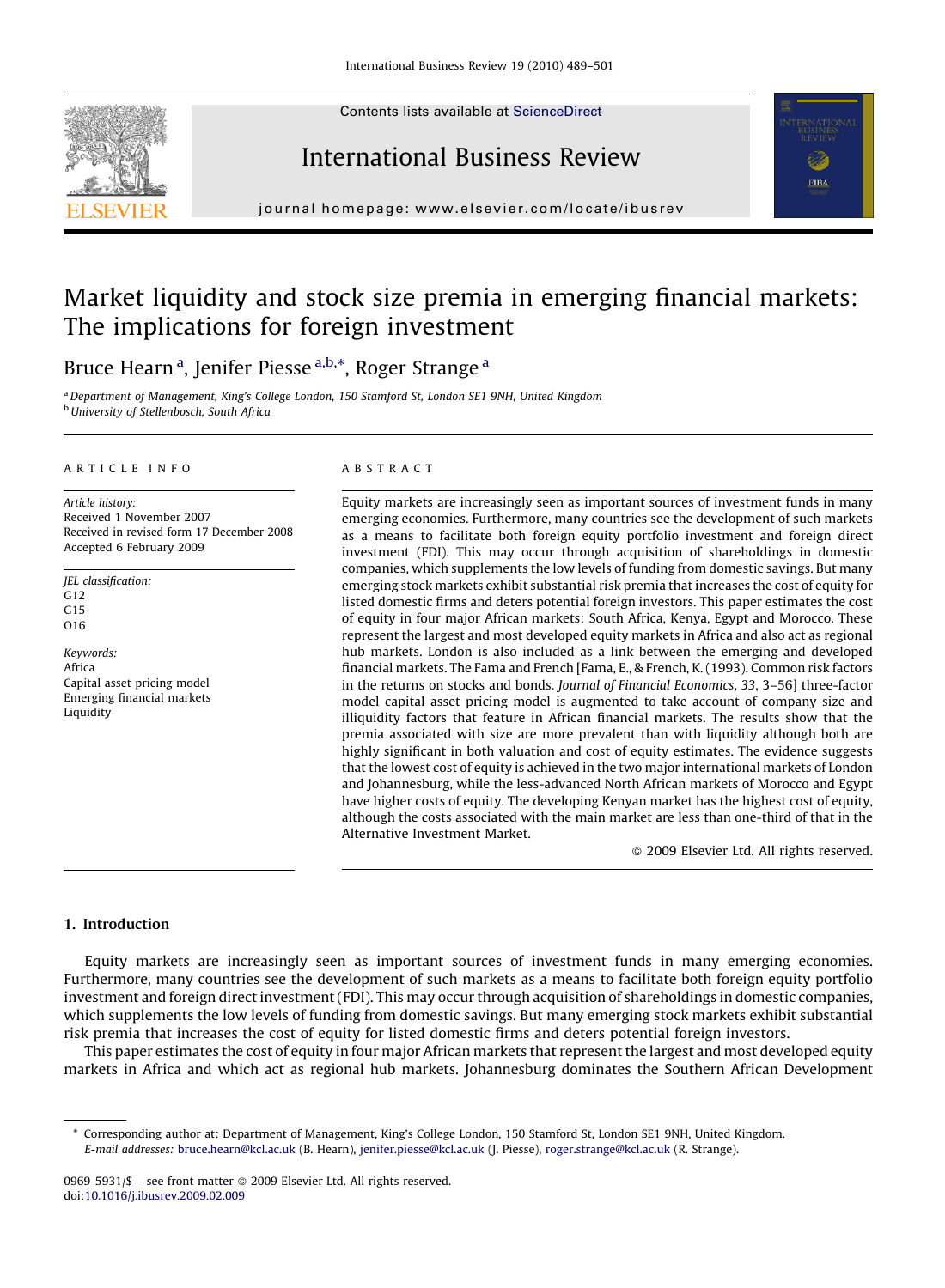Community (SADC), Kenya is at the centre of the East African Union, and Egypt (the Cairo and Alexandria Stock Exchanges) leads the North Africa and Maghreb region. Morocco (the Bourse de Casablanca) is included as this is the only other major equity market in North Africa. Other markets have been omitted because of their very small size and severe illiquidity. All four markets have attracted interest from international investors and multinational enterprises. In particular, MNEs in the mining sector (for example, Anglo American, Anglo Gold, and Anglo Ashanti) and in the financial sector (such as Old Mutual, Standard Bank, Standard Chartered, Barclays, Société General, and BNP Paribas) participate in these economies. In many cases, these companies dominate the domestic markets and create a very uneven degree of liquidity. In addition, London is included as a representative of a developed market. This is especially appropriate as the London Stock Exchange and the African exchanges all fall within a  $\pm 2$  h time zone and London is the market on which many African firms are dual-listed.

The paper proceeds as follows. Section 2 describes the institutional characteristics of these markets, the source of the data and the construction of the illiquidity series. Section [3](#page--1-0) provides a brief review of the literature on the capital asset pricing model (CAPM) and introduces the three-factor model of [Fama and French \(1993\).](#page--1-0) Section [4](#page--1-0) outlines the model to be estimated, which is based on the [Fama and French \(1993\)](#page--1-0) model, but augmented with an illiquidity measure proposed by [Amihud \(2002\)](#page--1-0). Section [5](#page--1-0) discusses the construction of the data series, presents the descriptive statistics, and explains the estimation methodology. The results are in Section [6](#page--1-0), including those for the grouped data and the individual markets. The final section concludes and offers some policy recommendations.

# 2. Institutional characteristics of the African markets

There are clear differences in the institutional design, market capitalisation and level of development of the four emerging markets considered in this paper. The major characteristics of these markets are summarised below, but see [Piesse and](#page--1-0) [Hearn \(2005\)](#page--1-0) for an extended discussion of African stock markets.

# 2.1. South Africa

The Johannesburg Stock Exchange (JSE) is the largest, most developed, and best regulated market in Africa. The JSE adopted the order-driven electronic trading platform used by the London Stock Exchange in 2002. Trading takes place daily and the market has a pre-opening electronic call auction 8:25 a.m. and 9:00 a.m. and continuous trading 9:00 a.m. to 4:00 p.m. Despite being classified as an emerging market there is considerable institutional investor participation and ownership is highly diversified, unlike any other market in Africa ([Bloomberg, 2006\)](#page--1-0). Settlement is through a central depository on a rolling contractual basis of trade date plus five working days  $(T + 5)$  and is largely G30 compliant (STRATE website, 2007).

The South African market has experienced two distinct periods of transition during the sample period. The first was 1990–1995 when the market was closed to foreign investors, largely due to sanctions by the rest of the world. Also at this time, domestic investors had to comply with the National Party's prescribed assets regulation, which emphasised investment in domestic equities rather than money or bond market instruments [\(Grandes & Pinaud, 2004](#page--1-0)). The second followed the ending of apartheid in 1995 and the subsequent real and financial market liberalisation that followed, including the opening up of markets to foreign institutional investment, the move to electronic trading and the introduction of formal legislation to ensure international levels of corporate governance.<sup>1</sup> Further revision of the Kingly report in early 2000 has led to increased investor confidence and market development although competitiveness has been hindered by volatility of the domestic currency and high risk premiums that have a negative impact on overseas investors ([Grandes & Pinaud, 2004](#page--1-0)). This has also resulted in a loss of liquidity in the domestic market and the tendency for primary listings to take place on overseas exchanges such as London and New York in preference to the JSE.

#### 2.2. Kenya

The Nairobi Stock Exchange (NSE) is the largest market in the East African Community (EAC) and is the only one open to foreign investors.<sup>2</sup> The policy to enhance competitiveness in the smaller financial markets relies on regional integration and the East African centre is Nairobi, which houses the central depository. Trading takes place daily by a central electronic book entry system, and is limited to the floor of the exchange between 10:00 a.m. and 12:00. The market is dominated by blockholders and smaller retail investors and free float percentages are low.<sup>3</sup> Order flow to the market is by a small network of licensed stock brokers and their regional affiliates. Investors are required to establish both a trading account with the broker and a separate individual account at the central depository. The dissemination of market sensitive announcements and real-time prices takes place through an investor relations officer inside the exchange and this is then passed to the financial press. Public releases of shares in the primary market and IPOs are managed through local investment banks, with the Capital Markets Authority responsible for regulation and supervision. There is no formal corporate governance regime, although larger companies try to follow best practice as set out in the Cadbury Report, particularly with respect to disclosure

<sup>1</sup> The King Report that regulates corporate governance practices in South Africa is very similar to the UK Cadbury Report and the US Sarbanes-Oxley Act.

<sup>2</sup> Countries in the East African Community are Kenya, Tanzania and Uganda.

<sup>&</sup>lt;sup>3</sup> That is shares available to the public.